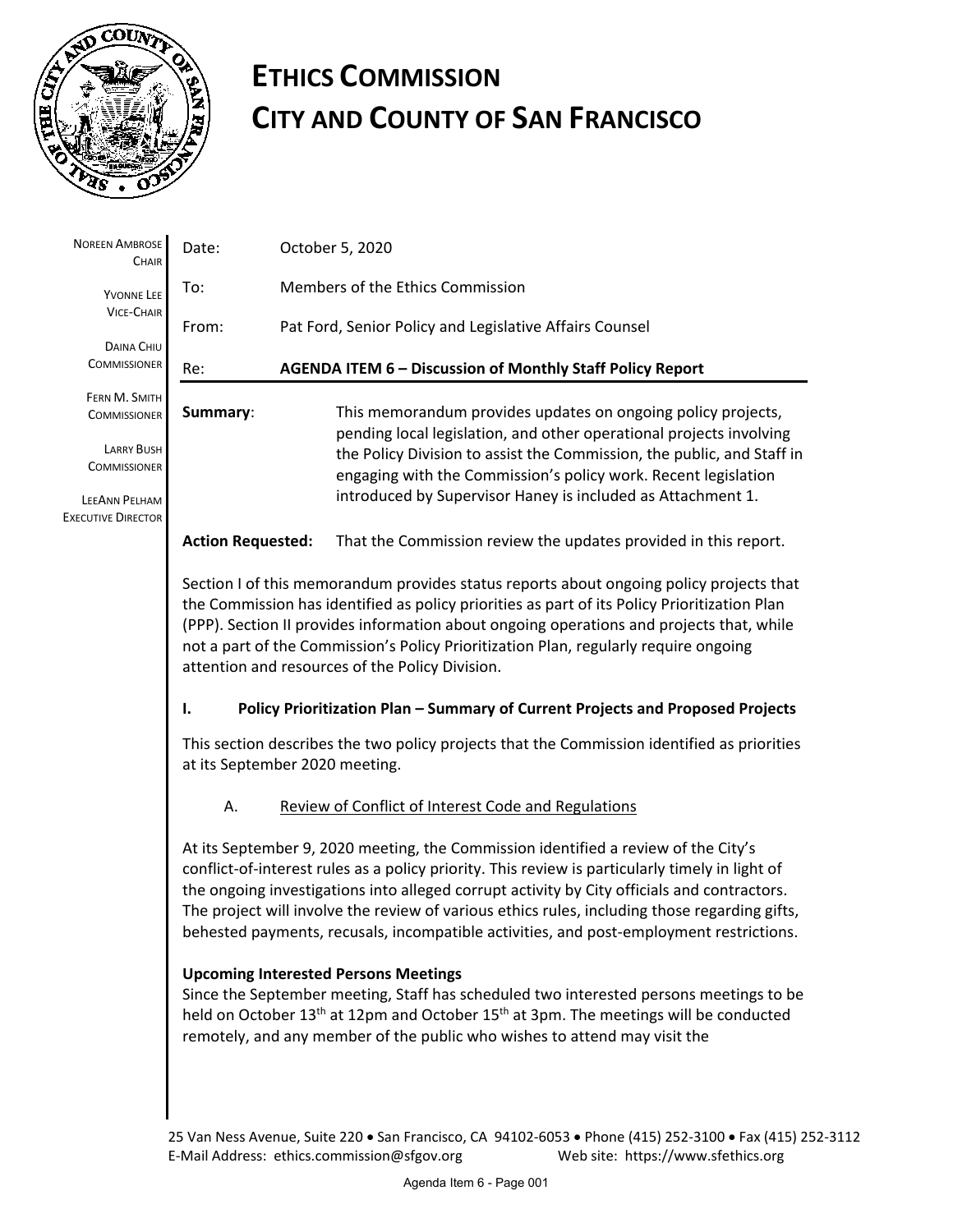Commission's website to request a link to the meetings.<sup>[1](#page-1-0)</sup> The links will be shared prior to the meetings by email. The purpose of the meetings, each of which will follow the same agenda, is to solicit feedback from stakeholders as to which areas of the law are most important to review and what possible reforms might look like. The announcement, which was published on September 23<sup>rd</sup>, identified possible topics for discussion as:

- What concerns do you have about City officials and employees accepting gifts and the current rules that apply to gifts?
- What changes, if any, should be made to rules regarding City officials and employees accepting gifts? Possibilities might include broadening the definition of *gift* (or limiting exceptions to that definition), changing how gifts are reported, and changing what kinds of gifts are prohibited.
- What rules should apply regarding gifts made to City departments.
- What concerns do you have about conflicts of interest in City government, and how do you think the rules could be improved?
- What approaches taken in other jurisdictions should be considered to strengthen the effectiveness of San Francisco's government ethics laws?

These meetings will serve an important function in the project to begin an open process of stakeholder engagement and to utilize the skills and experiences and stakeholders to help inform the Commission's policy making process.

### **Behested Payments**

On September 29th, Supervisors Haney and Peskin introduced legislation to amend San Francisco's local rules on behested payment reporting and to prohibit department heads from soliciting certain kinds of behested payments. The legislation, attached here as Attachment 1, would amend Article III, Chapter 6 of the Campaign and Governmental Conduct Code. This chapter first went into effect January 1, 2018. It was later amended by the Anti-Corruption and Accountability Ordinance (ACAO), which went into effect January 1, 2019. Because the chapter contains no language requiring that the Ethics Commission approve any amendments to the chapter, any legislation amending the chapter can be approved without Ethics Commission approval through a simple majority vote of the Board of Supervisors and the signature of the Mayor.

Supervisor Haney's office has solicited Staff's feedback on the ordinance. Staff will additionally seek the feedback of interested persons at the October 13<sup>th</sup> and 15<sup>th</sup> interested persons meetings and will make recommendations about the legislation to the Commission at its regularly scheduled November 13th meeting. Although the Commission's approval of the legislation is not required, the Commission could nonetheless vote on a version of the ordinance and recommend it to the Board of Supervisors.

Because of the timing of this legislation, and the fact that behested payments are a subject to be addressed in the ongoing conflict of interest project, Staff plans to proceed with the project in phases, with the subject of the first phase being behested payments and the legislation introduced by Supervisors Haney and Peskin.

#### **Other Developments**

<span id="page-1-0"></span><sup>&</sup>lt;sup>1</sup> The meeting announcement is available at [https://sfethics.org/ethics/2020/09/announcement-of](https://sfethics.org/ethics/2020/09/announcement-of-interested-persons-meetings-to-discuss-strengthening-citys-government-ethics-laws.html)[interested-persons-meetings-to-discuss-strengthening-citys-government-ethics-laws.html.](https://sfethics.org/ethics/2020/09/announcement-of-interested-persons-meetings-to-discuss-strengthening-citys-government-ethics-laws.html)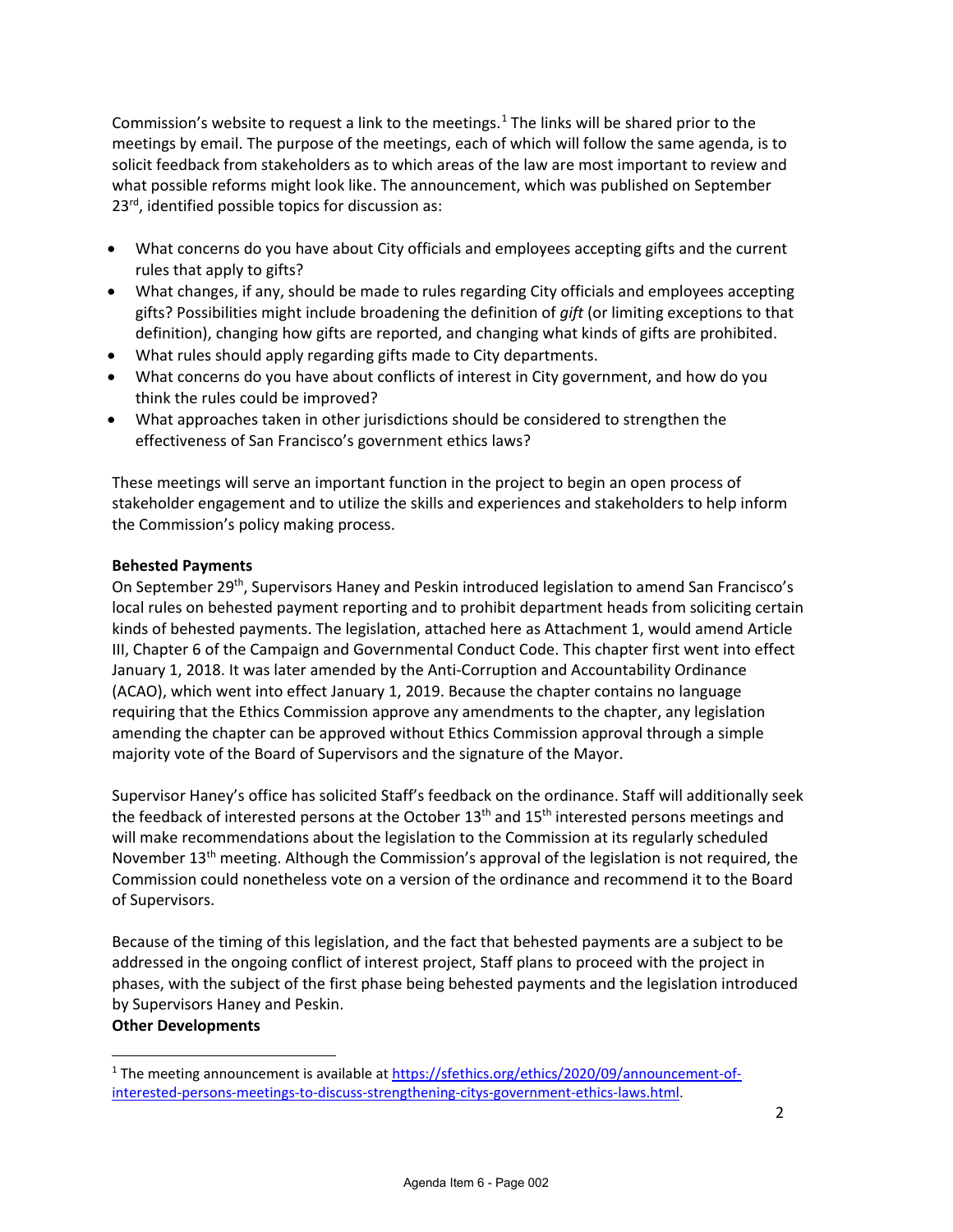On September 24th, the Controller's office released the second if its reports as part of its Public Integrity Review.<sup>[2](#page-2-0)</sup> The report contains information about the office's review of the use of non-City accounts by City departments and multiple policy recommendations to address problems that were identified. The Controller's office will present its findings to the Commission under Agenda Item 5 for this meeting. Staff are reviewing the report and will incorporate its findings and recommendations into the Commission's conflict of interest and ethics review project.

As also separately noted in this month's Executive Director's report, on September 24<sup>th</sup> the Mayor issue[d Executive Directive](https://sfmayor.org/sites/default/files/Executive%20Directive%2020_02_Gifts%20to%20Departments%20Through%20Non-City%20Organizations.pdf) 20-02 that directs Department Heads to comply with the City's behested payment requirements that apply to City elected officials and members of boards and commissions that are contained in Article III, Chapter 6 of the Campaign and Governmental Conduct Code.<sup>[3](#page-2-1)</sup> This includes the filing of behested payment Form SFEC-3610(b). Information on the Commission's website has been updated to reflect this Executive Directive and Department Heads can use the Commission's existing online filing portal to file their disclosure reports.

# B. Biennial Review of City's Designated Employee Form 700 Filers

As described in the September 2019 policy report, Staff is assisting the Clerk of the Board of Supervisors, the City Attorney, and the Department of Human Resources in the City's biennial review of the list of City employees who must file the Form 700 Statement of Economic Interests. State law requires that this review be done every two years by the "code reviewing body," which in San Francisco is the Bard of Supervisors.<sup>[4](#page-2-2)</sup> Each department separately reviews its list of filers and submits changes to the Clerk of the Board.

At this stage, departments have submitted their changes, and the City Attorney's office is drafting a single ordinance that combines the various changes. Once the ordinance is introduced, it will be the subject of a meet and confer process led by DHR. Staff will participate in that process to provide subject matter expertise about the Form 700 filing.

## **II. Miscellaneous Policy Administrative Projects**

Policy has been engaged on a number of items during the last month that do not fall within the policy projects identified under the Policy Prioritization Plan. This work includes: research and advice to Staff and the regulated community regarding the laws administered by the Commission, legislative affairs, and media relations. This section describes some of the more significant matters.

<span id="page-2-0"></span><sup>2</sup> The report is available at

[https://sfcontroller.org/sites/default/files/Documents/Auditing/Public%20Integrity%20Review%20-%20Non-](https://sfcontroller.org/sites/default/files/Documents/Auditing/Public%20Integrity%20Review%20-%20Non-City%20Organizations%2009.24.20.pdf)

<span id="page-2-1"></span>[City%20Organizations%2009.24.20.pdf.](https://sfcontroller.org/sites/default/files/Documents/Auditing/Public%20Integrity%20Review%20-%20Non-City%20Organizations%2009.24.20.pdf) 3 The Executive Directive is available at

[https://sfmayor.org/sites/default/files/Executive%20Directive%2020\\_02\\_Gifts%20to%20Departments%20Th](https://sfmayor.org/sites/default/files/Executive%20Directive%2020_02_Gifts%20to%20Departments%20Through%20Non-City%20Organizations%20-%20Final%20for%20Website.pdf) [rough%20Non-City%20Organizations%20-%20Final%20for%20Website.pdf.](https://sfmayor.org/sites/default/files/Executive%20Directive%2020_02_Gifts%20to%20Departments%20Through%20Non-City%20Organizations%20-%20Final%20for%20Website.pdf) 4 Cal. Gov. Code § 87306(b). *See also* Campaign & Gov. Conduct Code § 3.1-100 et seq. (containing lists of

<span id="page-2-2"></span>designated City positions that must file the Form 700).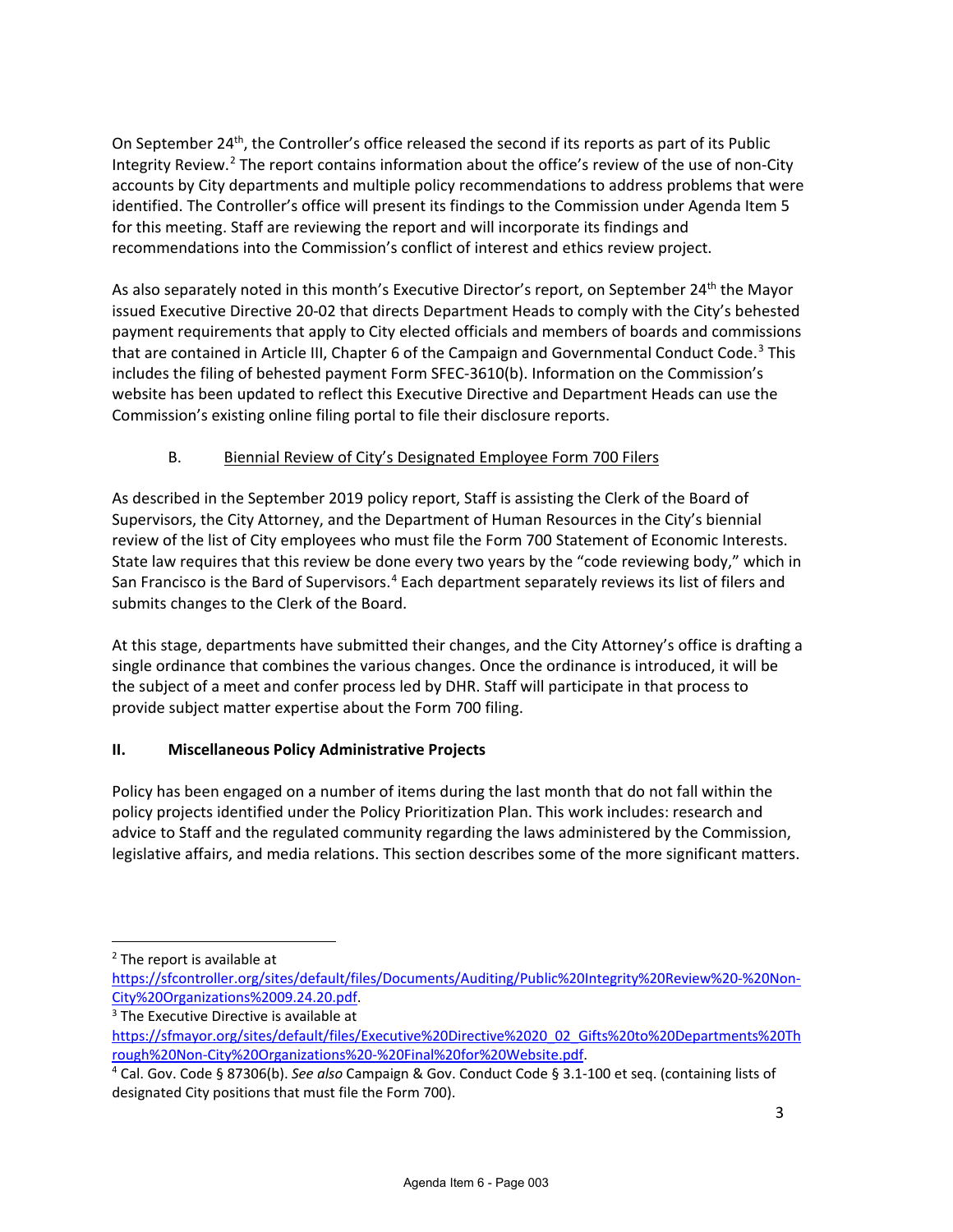#### A. Public Financing Program Support

Policy Staff also provided added analysis and support for the public financing program this month. As described in the Executive Director's report for this month, a request for an appeal of ineligibility for public financing by District 1 Supervisorial candidate Veronica Shinzato was received this month based on the eligibility determination the Executive Director issued to the candidate on September 9. In preparation for the requested appeal hearing, additional analysis and a secondary review was performed of the candidate's Qualifying Requests. As a result of that review, the Executive Director issued a revised final determination as detailed in the October Executive Director's report.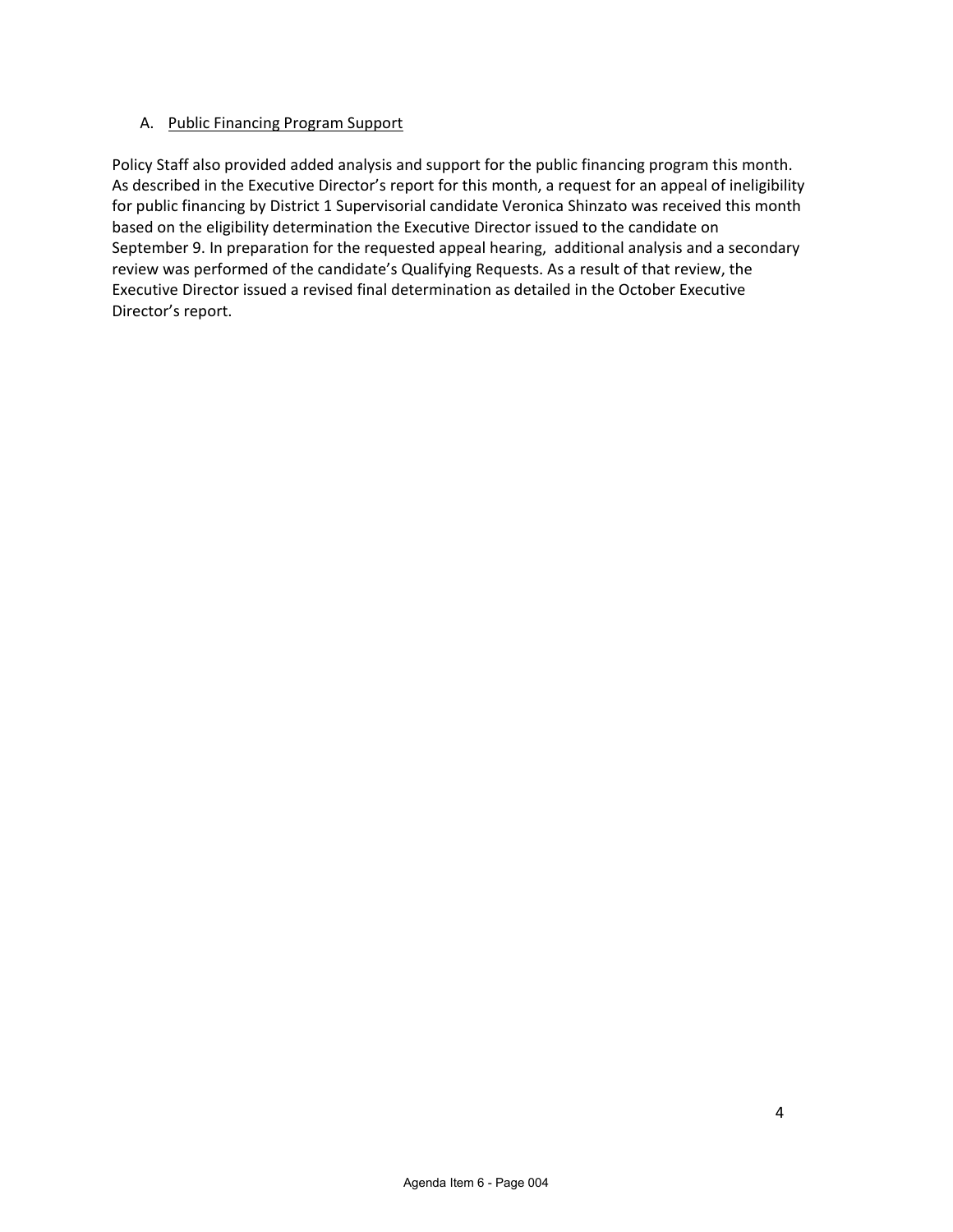# ATTACHMENT 1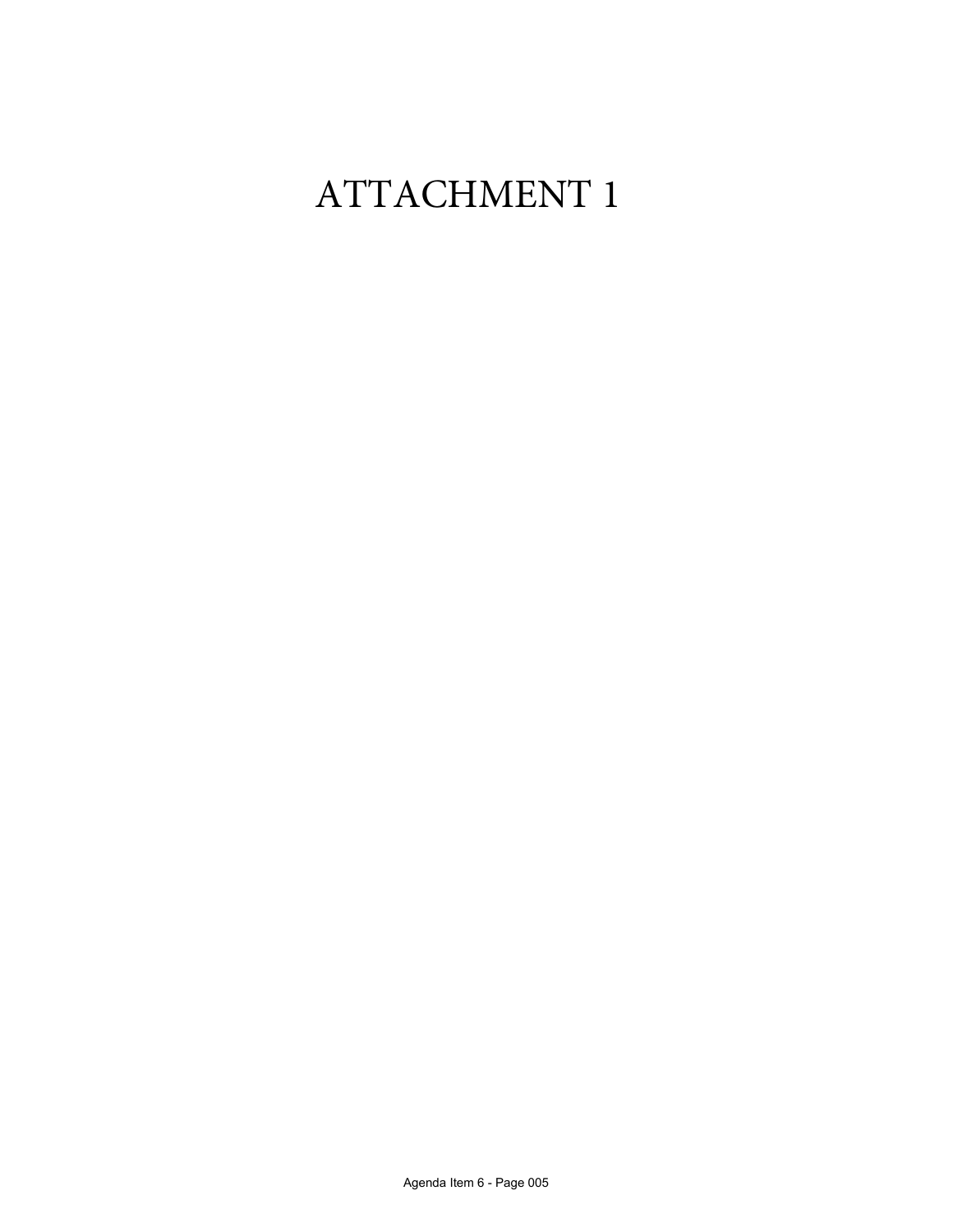FILE NO. 69 CONDINANCE NO.

| $\mathbf{1}$        | [Campaign and Governmental Conduct Code - Behested Payments]                                                                                                                                                                           |
|---------------------|----------------------------------------------------------------------------------------------------------------------------------------------------------------------------------------------------------------------------------------|
| $\overline{2}$      |                                                                                                                                                                                                                                        |
| $\mathfrak{S}$      | Ordinance amending the Campaign and Governmental Conduct Code to expand the                                                                                                                                                            |
| 4                   | definition of interested party, to prohibit appointed department heads from soliciting                                                                                                                                                 |
| 5                   | certain behested payments, and to require department heads to report solicitation of                                                                                                                                                   |
| 6                   | certain behested payments.                                                                                                                                                                                                             |
| $\overline{7}$<br>8 | NOTE:<br>Unchanged Code text and uncodified text are in plain Arial font.<br>Additions to Codes are in single-underline italics Times New Roman font.<br>Deletions to Codes are in <b>strikethrough italics Times New Roman font</b> . |
| 9                   | Board amendment additions are in double-underlined Arial font.<br>Board amendment deletions are in strikethrough Arial font.<br><b>Asterisks (* * * *)</b> indicate the omission of unchanged Code                                     |
| 10                  | subsections or parts of tables.                                                                                                                                                                                                        |
| 11                  |                                                                                                                                                                                                                                        |
| 12                  | Be it ordained by the People of the City and County of San Francisco:                                                                                                                                                                  |
| 13                  |                                                                                                                                                                                                                                        |
| 14                  | Section 1. The Campaign and Governmental Conduct Code is hereby amended by                                                                                                                                                             |
| 15                  | revising Sections 3.600 and 3.610, and adding Section 3.605, to read as follows:                                                                                                                                                       |
| 16                  | SEC. 3.600. DEFINITIONS.                                                                                                                                                                                                               |
| 17                  | Whenever in this Chapter 6 the following words or phrases are used, they shall have                                                                                                                                                    |
| 18                  | the following meanings:                                                                                                                                                                                                                |
| 19                  | "Agent" shall <i>mean any person who represents a party in connection with a proceeding</i>                                                                                                                                            |
| 20                  | involving a license, permit or other entitlement for use. be defined as set forth in Title 2, Section                                                                                                                                  |
| 21                  | 18438.3 of California Code of Regulations, as amended from time to time.                                                                                                                                                               |
| 22                  | "Appointed department head" shall mean any department head who is required to file a                                                                                                                                                   |
| 23                  | Statement of Economic Interests as set forth in Section 3.1-103(b)(1) of this Code, except for the                                                                                                                                     |
| 24                  | Assessor-Recorder, City Attorney, District Attorney, Mayor, Public Defender, Sheriff, and Treasurer.                                                                                                                                   |
| 25                  | * * * *                                                                                                                                                                                                                                |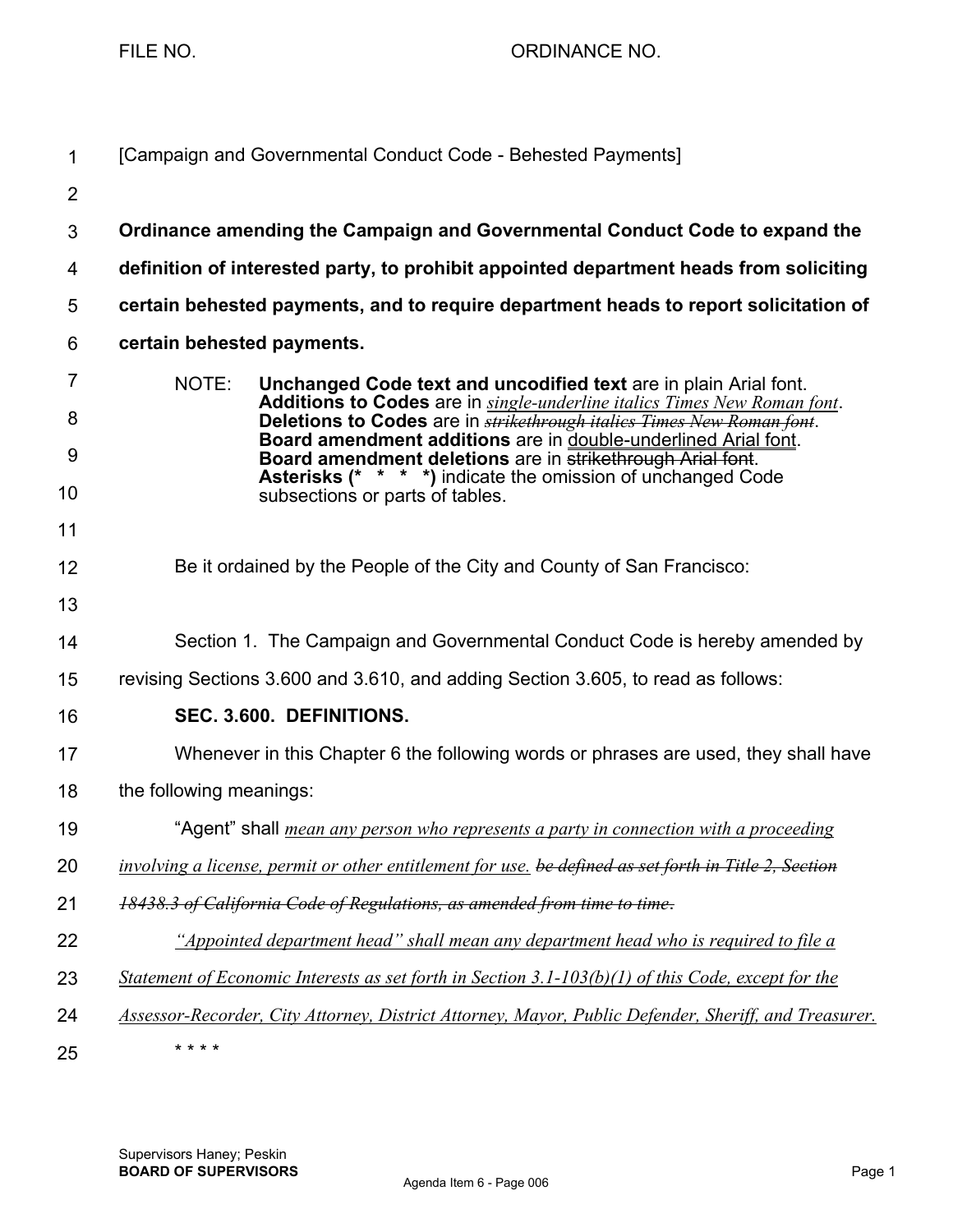| 1              | "Commissioner" shall mean any member of a board or commission who is required to file a                   |
|----------------|-----------------------------------------------------------------------------------------------------------|
| $\overline{2}$ | Statement of Economic Interests as set forth in Section 3.1-103(a)(1) of this Code.                       |
| 3              | * * * *                                                                                                   |
| 4              | "Elected department head" shall mean Assessor-Recorder, City Attorney, District Attorney,                 |
| 5              | Mayor, Public Defender, Sheriff, or Treasurer.                                                            |
| 6              | * * * *                                                                                                   |
| 7              | "Interested party" shall mean <i>either:</i>                                                              |
| 8              | $(a)$ any party, participant or agent of a party or participant involved in a                             |
| 9              | proceeding regarding administrative enforcement, a license, a permit, or other entitlement for            |
| 10             | use, before an officer or any board or commission (including the Board of Supervisors) on which the       |
| 11             | officer sits; or                                                                                          |
| 12             | (b) any person contracting with or seeking to contract with the officer's department.                     |
| 13             | "License, permit, or other entitlement for use" shall <i>mean professional, trade or land use</i>         |
| 14             | licenses, permits, or other entitlements to use property or engage in business, including professional    |
| 15             | license revocations, conditional use permits, rezoning of property parcels, zoning variances, tentative   |
| 16             | subdivision and parcel maps, cable television franchises, building and development permits, private       |
| 17             | development plans, and contracts (other than labor or personal employment contracts and                   |
| 18             | competitively bid contracts where the City is required to select the highest or lowest qualified bidder). |
| 19             | be defined as set forth in California Government Code Section 84308, as amended from time to time.        |
| 20             | "Officer" shall mean <i>any commissioner, appointed department head or elected department</i>             |
| 21             | head. the Mayor, City Attorney, District Attorney, Treasurer, Sheriff, Assessor-Recorder, Publie          |
| 22             | Defender, a Member of the Board of Supervisors, or any member of a board or commission who is             |
| 23             | required to file a Statement of Economic Interests, including all persons holding positions listed in     |
| 24             | Section 3.1-103(a)(1) of this Code.                                                                       |
| 25             | "Payment" shall mean a monetary payment or the delivery of goods or services.                             |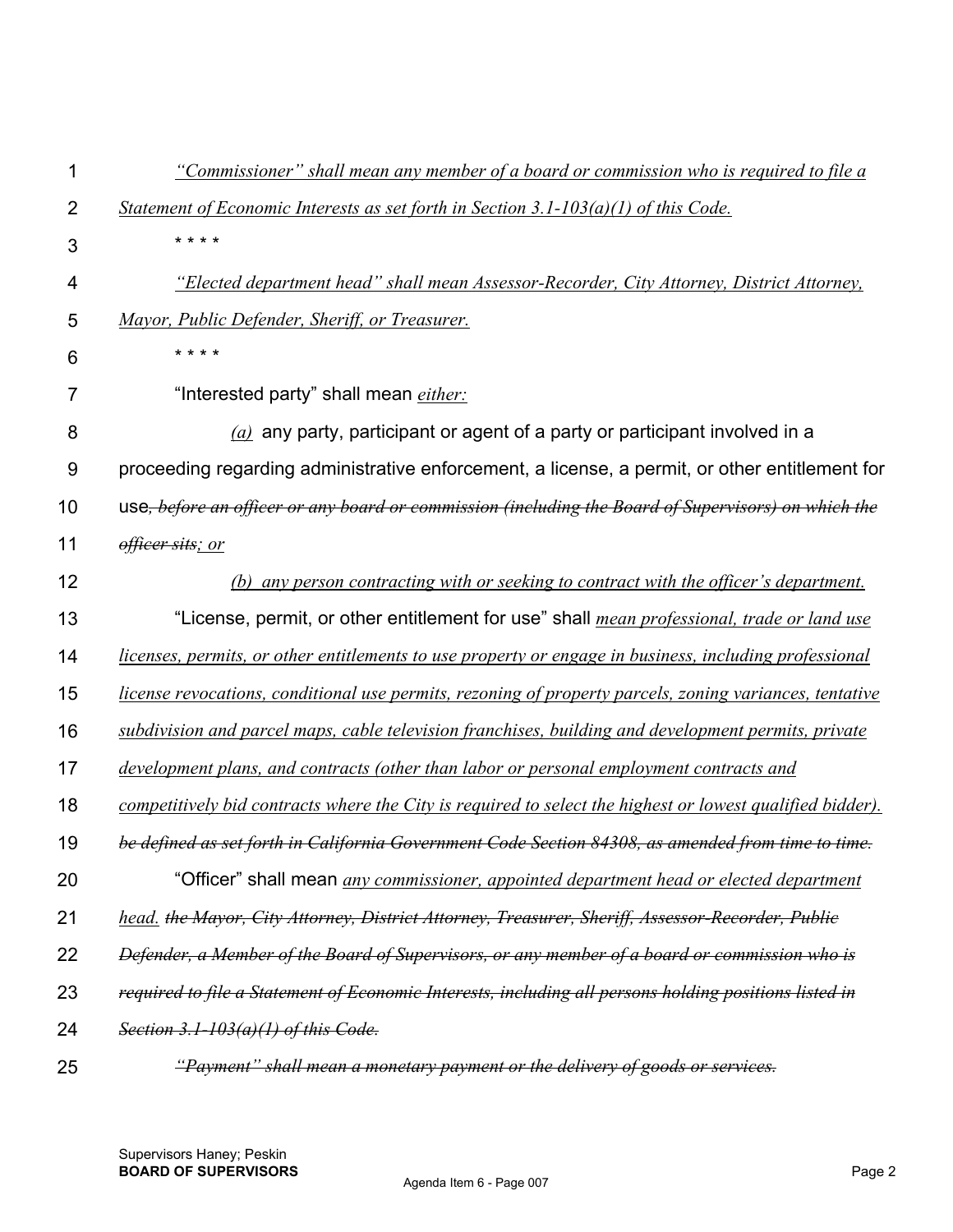| 1              | "Participant" shall <i>means any person who is not a party but who actively supports or opposes</i>        |
|----------------|------------------------------------------------------------------------------------------------------------|
| $\overline{2}$ | (by lobbying in person, testifying in person, or otherwise acting to influence) a particular decision in a |
| $\mathfrak{B}$ | proceeding involving a license, permit, or other entitlement for use and who has a financial interest in   |
| 4              | the decision, be defined as set forth in California Government Code Section 84308 and Title 2, Section     |
| 5              | 18438.4 of California Code of Regulations, as amended from time to time.                                   |
| 6              | "Party" shall <i>mean any person who files an application for, or is the subject of, a proceeding</i>      |
| $\overline{7}$ | involving a license, permit, or other entitlement for use. be defined as set forth in California           |
| 8              | Government Code Section 84308, as amended from time to time.                                               |
| 9              | <u>"Payment" shall mean a monetary payment or the delivery of goods or services.</u>                       |
| 10             | "Pending contract" shall mean a contract or prospective contract from the submission of a                  |
| 11             | proposal until either $(1)$ the termination of negotiations for such contract; or $(2)$ the term of the    |
| 12             | contract has expired.                                                                                      |
| 13             | "Pending proceeding" shall mean a proceeding regarding administrative enforcement, a                       |
| 14             | license, a permit, or other entitlement for use, while it is before (1) an officer or any board or         |
| 15             | commission (including the Board of Supervisors) on which the officer sits, if the officer is a             |
| 16             | commissioner or (2) before the officer's department, if the officer is an appointed department head or     |
| 17             | elected department head.                                                                                   |
| 18             | "Person" shall be defined as set forth in Section 1.104 of this Code.                                      |
| 19             | * * * *                                                                                                    |
| 20             |                                                                                                            |
| 21             | SEC. 3.605. PROHIBITING APPOINTED DEPARTMENT HEADS FROM SOLICITING                                         |
| 22             | <b>BEHESTED PAYMENTS.</b>                                                                                  |
| 23             | (a) <b>PROHIBITION.</b>                                                                                    |
| 24             | (1) Appointed department heads shall not solicit any behested payment from any party,                      |
| 25             | participant or agent of a party or participant involved in a pending proceeding:                           |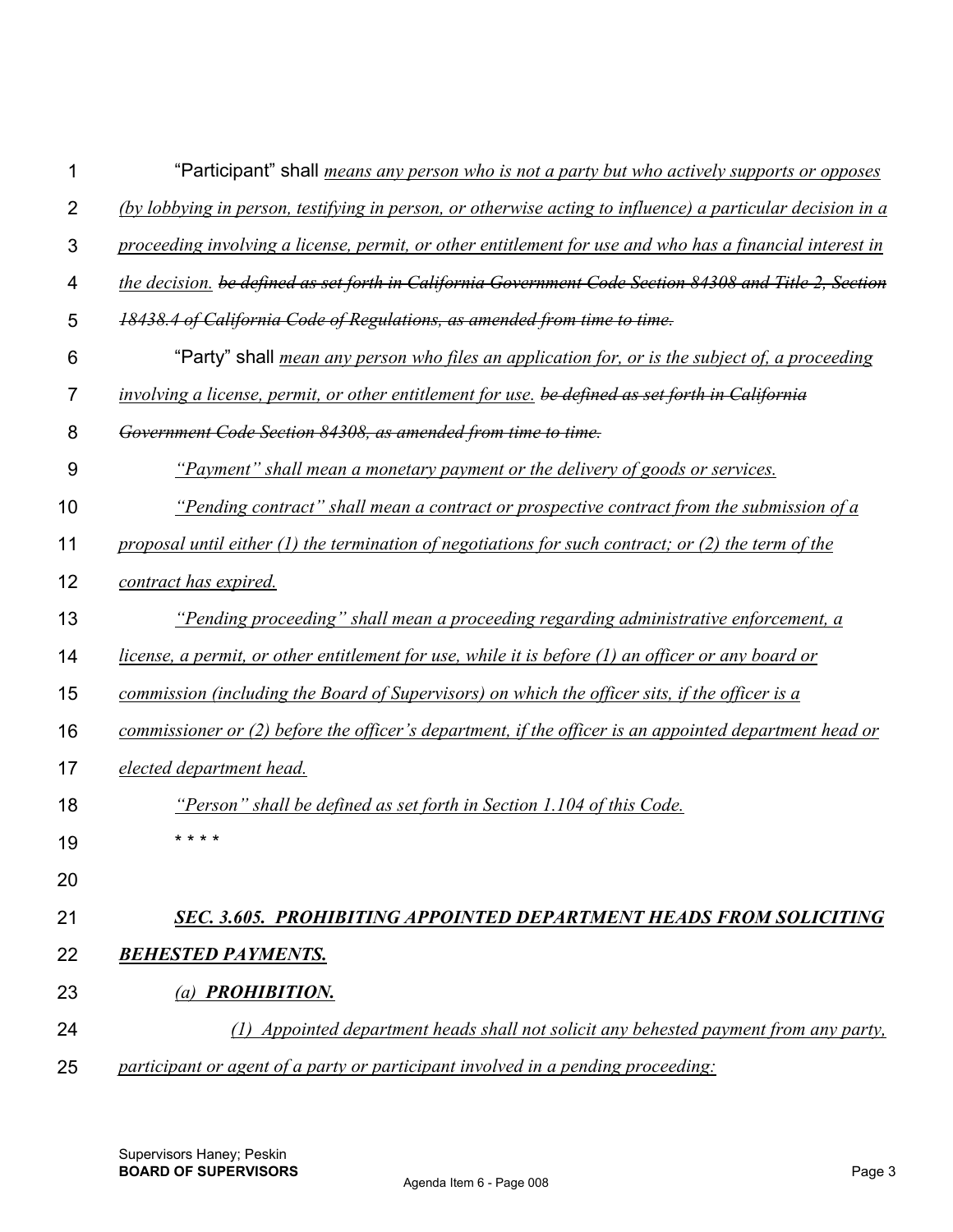| 1              | (A) during the pending proceeding; and                                                                       |
|----------------|--------------------------------------------------------------------------------------------------------------|
| $\overline{2}$ | (B) for six months following the date on which a final decision is rendered in the                           |
| 3              | pending proceeding.                                                                                          |
| 4              | (2) Appointed department heads shall not solicit any behested payment from any person                        |
| 5              | with a pending contract before their department.                                                             |
| 6              | (b) <b>EXCEPTIONS</b> .                                                                                      |
| $\overline{7}$ | <b>Elected department heads.</b> This Section 3.605 shall not apply elected department<br>(1)                |
| 8              | <u>heads.</u>                                                                                                |
| 9              | (2) <b>Public appeals.</b> This Section 3.605 shall not apply to public appeals made by                      |
| 10             | <i>appointed department heads.</i>                                                                           |
| 11             | (3) City department. This Section 3.605 shall not apply to requests or solicitations for                     |
| 12             | behested payments made directly to a City department.                                                        |
| 13             |                                                                                                              |
| 14             | SEC. 3.610. REQUIRED FILING OF BEHESTED PAYMENT REPORTS.                                                     |
| 15             | (a) FILING REQUIREMENT - COMMISSIONERS AND ELECTED DEPARTMENT                                                |
| 16             |                                                                                                              |
|                | <b>HEADS.</b>                                                                                                |
| 17             | (1) Proceeding regarding administrative enforcement, a license, a permit, or other                           |
| 18             | entitlement for use. If an officer a commissioner or elected department head directly or indirectly          |
| 19             | requests or solicits any behested payment(s) from an interested party any party, participant or              |
| 20             | agent of a party or participant involved in a pending proceeding, the officer commissioner or elected        |
| 21             | department head shall file the $a$ behested payment report described in subsection (b) with the Ethics       |
| 22             | <b>Commission</b> in the following circumstances:                                                            |
| 23             | $\overline{(A)}$ $\overline{(A)}$ if the interested party makes any behested payment(s) totaling             |
| 24             | \$1,000 or more during the <i>pendency of the matter involving the interested party pending proceeding</i> , |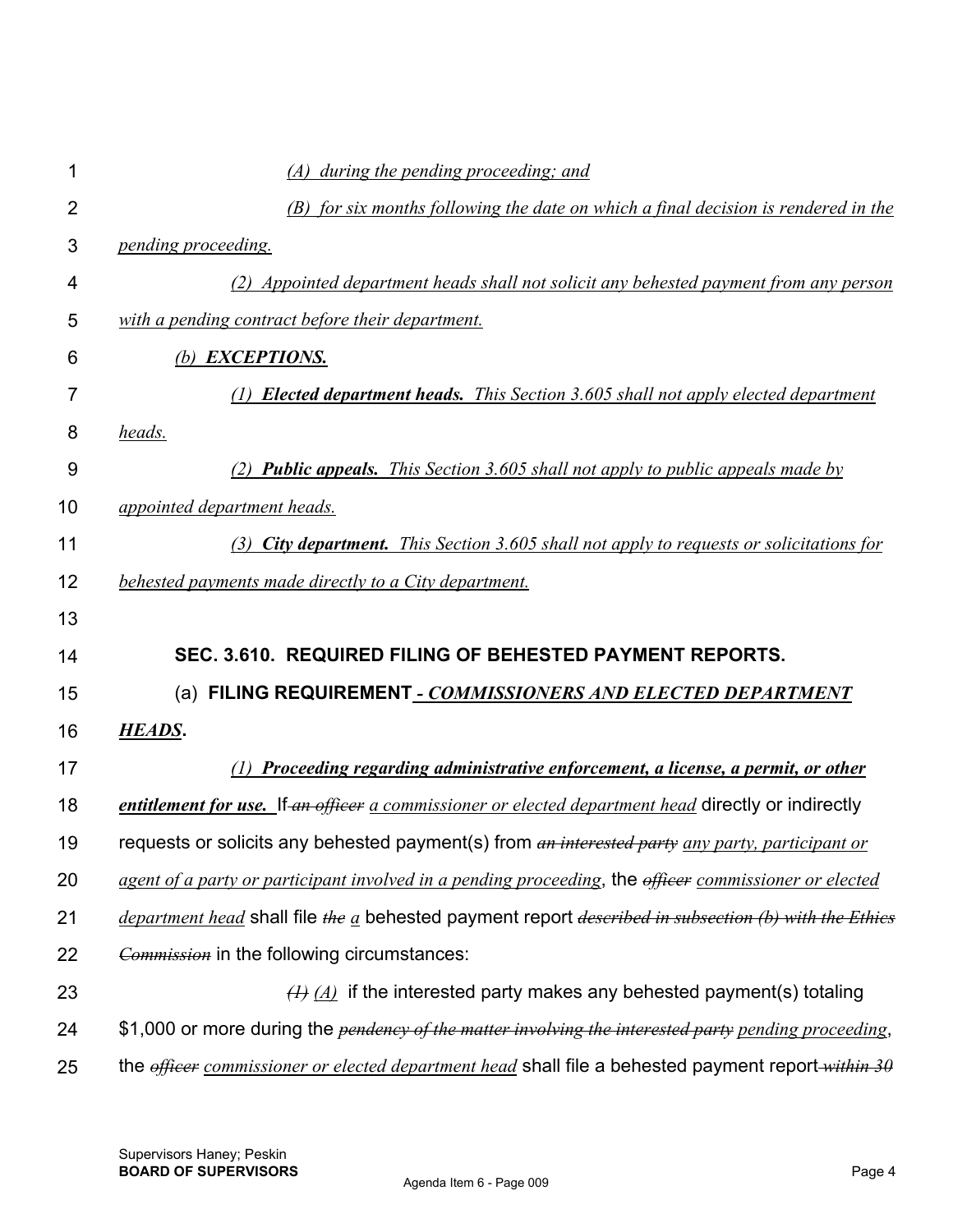| 1              | days of the date on which the behested payment was made, or if there has been a series of behested                  |
|----------------|---------------------------------------------------------------------------------------------------------------------|
| $\overline{2}$ | payments, within 30 days of the date on which the behested payment(s) total \$1,000 or more;                        |
| 3              | $\frac{1}{2}$ (B) if the interested party makes any behested payment(s) totaling                                    |
| 4              | \$1,000 or more during the six months following the date on which a final decision is rendered                      |
| 5              | in the <i>matter involving the interested party pending proceeding</i> , the <i>officer commissioner or elected</i> |
| 6              | <i>department head</i> shall file a behested payment report within 30 days of the date on which the                 |
| $\overline{7}$ | behested payment was made, or if there has been a series of behested payments, within 30 days of the                |
| 8              | date on which the behested payment(s) total \$1,000 or more; and                                                    |
| 9              | $\overline{B}(A)$ (C) if the interested party made any behested payment(s) totaling                                 |
| 10             | \$1,000 or more in the 12 months prior to the commencement of a <i>matter involving the interested</i>              |
| 11             | party pending proceeding, the officer commissioner or elected department head shall file a behested                 |
| 12             | payment report within 30 days of the date the <i>efficer commissioner or elected department head</i>                |
| 13             | knew or should have known that the source of the behested payment(s) became an interested                           |
| 14             | party.                                                                                                              |
| 15             | (2) Person contracting with or seeking to contract with department. If a commissioner                               |
| 16             | or elected department head directly or indirectly requests or solicits any behested payment(s) totaling             |
| 17             | $$1,000$ or more from any person who has a pending contract, the commissioner or elected department                 |
| 18             | head shall file a behested payment report.                                                                          |
| 19             | (b) FILING REQUIREMENT - APPOINTED DEPARTMENT HEADS.                                                                |
| 20             | Proceeding regarding administrative enforcement, a license, a permit, or other                                      |
| 21             | entitlement for use.                                                                                                |
| 22             | (A) If an appointed department head directly or indirectly requests or solicits                                     |
| 23             | any behested payment(s) totaling \$1,000 or more from any party, participant or agent of a party or                 |
| 24             | participant involved in a pending proceeding in the 12 months prior to the commencement of the                      |
| 25             | proceeding, the appointed department head shall file a behested payment report within 30 days of the                |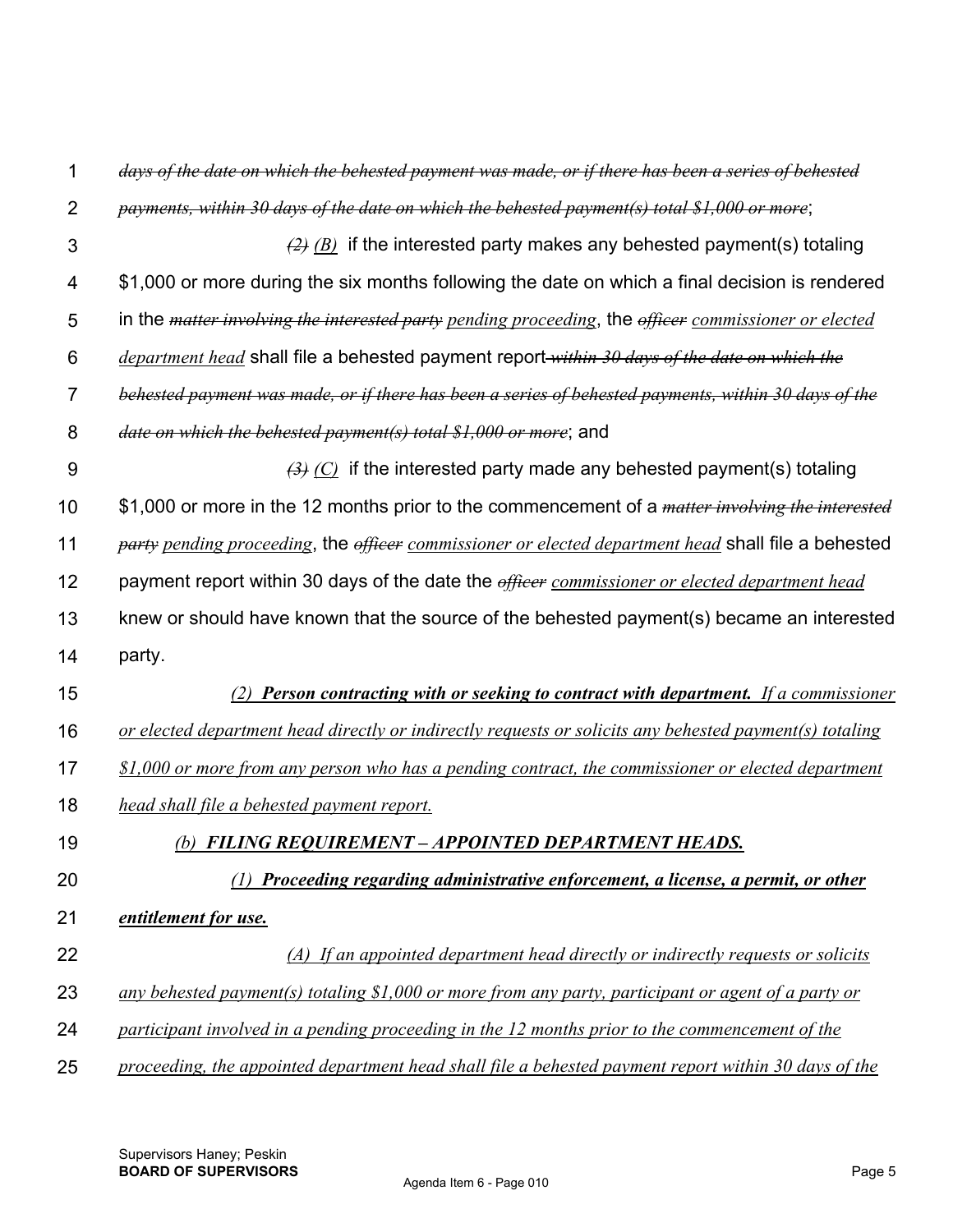| 1  | date the appointed department head knew or should have known that the source of the behested             |
|----|----------------------------------------------------------------------------------------------------------|
| 2  | <i>payment(s) became an interested party.</i>                                                            |
| 3  | (B) If an appointed department head directly or indirectly requests or solicits                          |
| 4  | any behested payment(s) from any party, participant or agent of a party or participant involved in a     |
| 5  | pending proceeding, and if the direct recipient of the behested payment is a City department, the        |
| 6  | appointed department head shall file a behested payment report under the following circumstances:        |
| 7  | (i) if the interested party makes any behested payment(s) totaling $$1,000$                              |
| 8  | or more during the pending proceeding; and                                                               |
| 9  | (ii) if the interested party makes any behested payment(s) totaling $$1,000$                             |
| 10 | or more during the six months following the date on which a final decision is rendered in the pending    |
| 11 | proceeding.                                                                                              |
| 12 | (2) Person contracting with or seeking to contract with department. If an appointed                      |
| 13 | department head directly or indirectly requests or solicits any behested payment(s) totaling \$1,000 or  |
| 14 | more from any person who has a pending contract with the department head's department, and if the        |
| 15 | direct recipient of the behested payment is a City department, the department head shall file a behested |
| 16 | payment report.                                                                                          |
| 17 | $\overline{b}$ (c) <b>BEHESTED PAYMENT REPORT</b> . The behested payment report shall include            |
| 18 | the following:                                                                                           |
| 19 | (1) name of payor;                                                                                       |
| 20 | (2) address of payor;                                                                                    |
| 21 | (3) amount of the payment(s);                                                                            |
| 22 | $(4)$ date(s) the payment(s) were made,                                                                  |
| 23 | (5) the name $(s)$ and address $(es)$ of the payee(s),                                                   |
| 24 | (6) a brief description of the goods or services provided or purchased, if any,                          |
| 25 | and a description of the specific purpose or event for which the payment(s) were made;                   |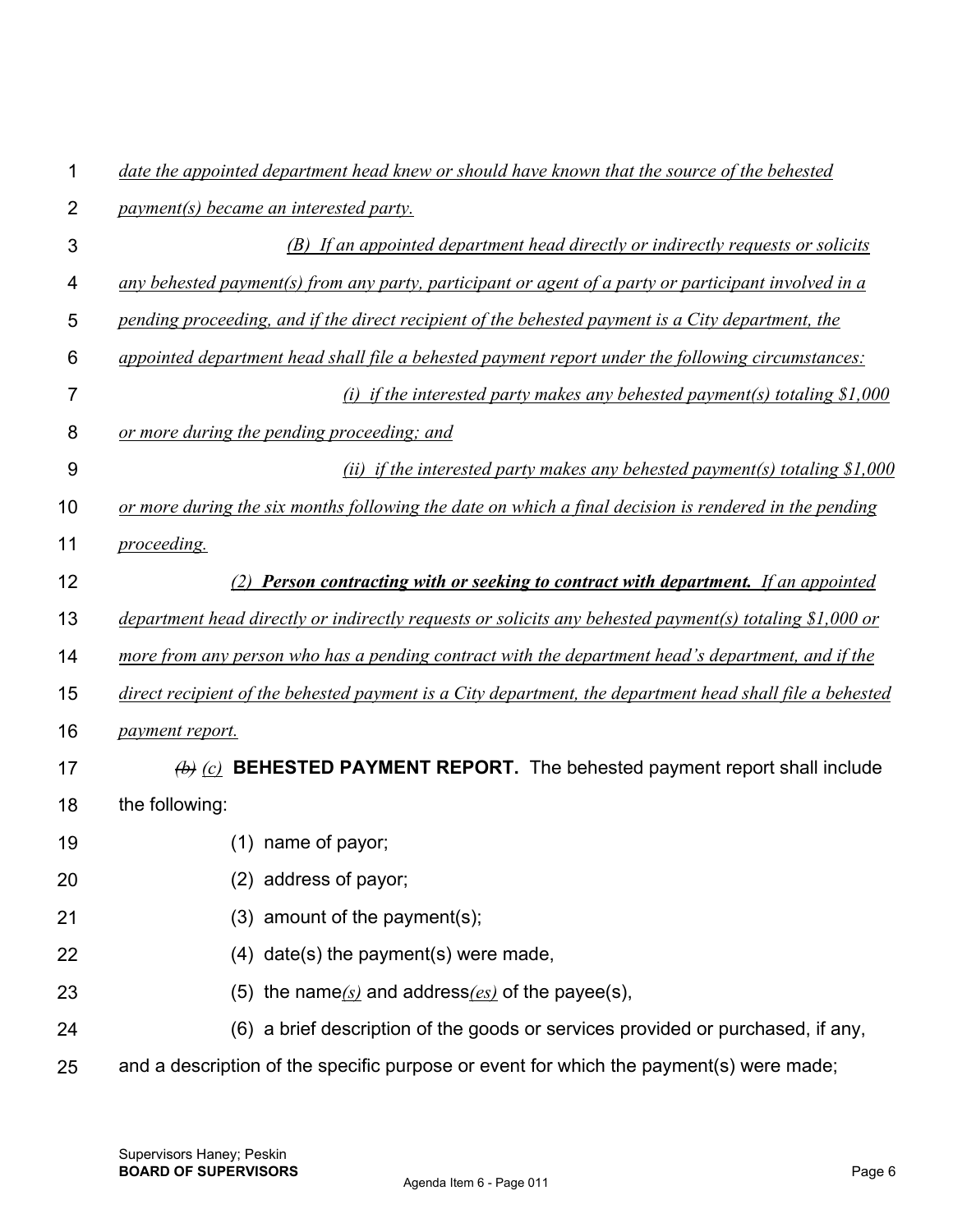1 2 3 4 (7) if the officer or the officer's relative, staff member, or paid campaign staff, is an officer, executive, member of the board of directors, staff member or authorized agent for the recipient of the behested payment(s), such individual's name, relation to the officer, and position held with the payee;

5 6 7 8 9 (8) if the payee has created or distributed 200 or more substantially similar communications featuring the officer within the six months prior to the deadline for filing the behested payment report, a brief description of such communication(s), the purpose of the communication(s), the number of communication(s) distributed, and a copy of the communication(s); and

10 11 12 13 14 (9) if in the six months following the deadline for filing the behested payment report, the payee has created or distributed 200 or more substantially similar communications featuring the officer, the officer shall file an amended payment report that discloses a brief description of such communication(s), the purpose of the communication(s), the number of communication(s) distributed, and a copy of the communication(s).

15

*(d) FILING A BEHESTED PAYMENT REPORT. Unless otherwise provided under this* 

16 *Section 3.610, when an officer is required to file a behested payment report, the officer shall file the* 

17 *behested payment report described in subsection (c) with the Ethics Commission within 30 days of the* 

18 *date on which the behested payment was made, or if there has been a series of behested payments,* 

19 *within 30 days of the date on which the behested payments total \$1,000 or more.* 

20 21 22 23 *(c) (e)* **AMENDMENTS.** If any of the information previously disclosed on a behested payment report changes during the pendency of the matter involving the interested party, or within six months of the final decision in such matter, the officer shall file an amended behested payment report.

24 25 *(d) (f)* **PUBLIC APPEALS.** Notwithstanding subsection*s* (a) *and (b)*, no officer shall be required to report any behested payment that is made solely in response to a public appeal.